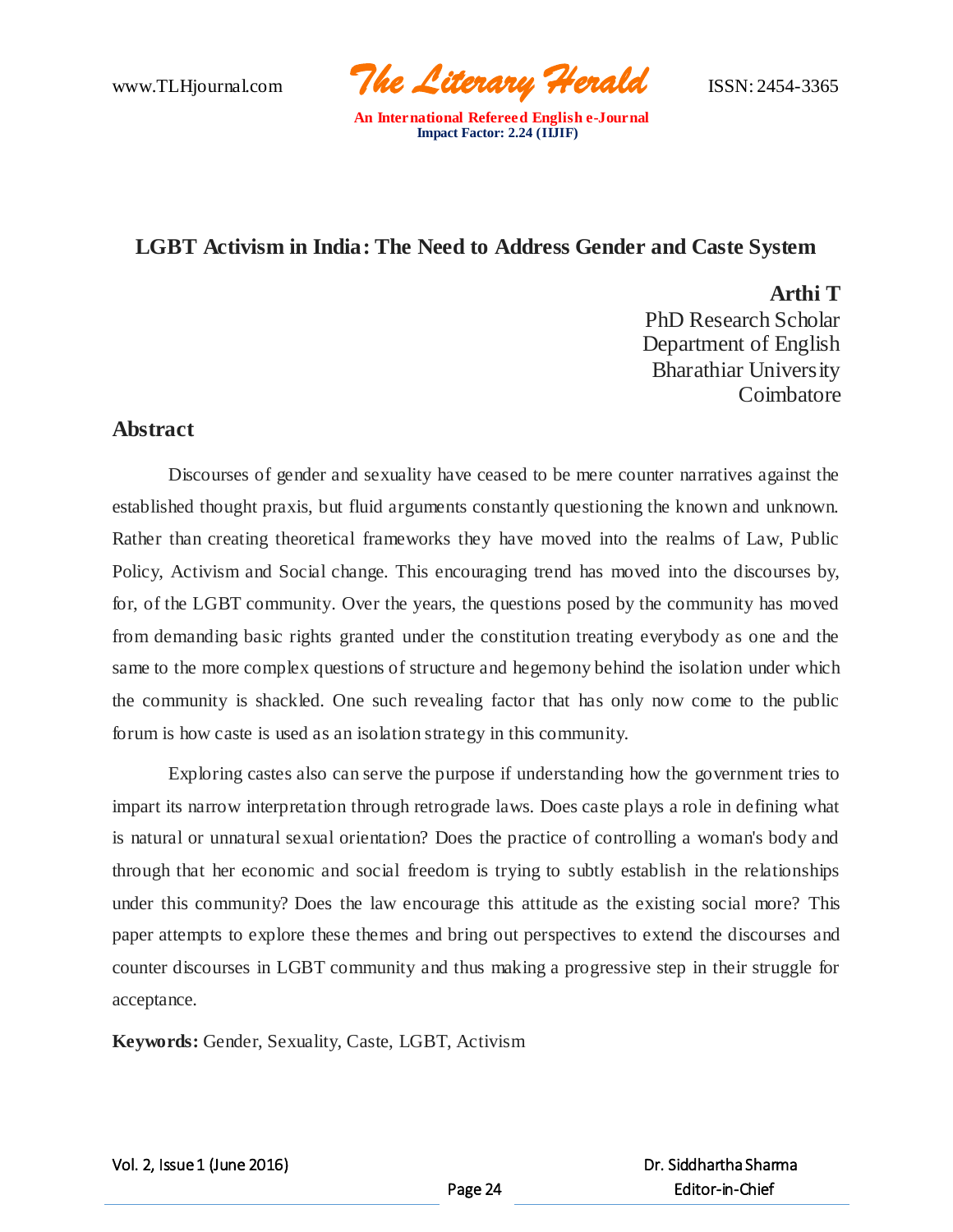www.TLHjournal.com *The Literary Herald*ISSN: 2454-3365

## **LGBT Activism in India: The Need to Address Gender and Caste System**

**Arthi T** PhD Research Scholar Department of English Bharathiar University Coimbatore

We the people of India, having solemnly resolved to constitute India into a Sovereign, Socialist, Secular, Democratic, Republic and to secure to all its citizens: Justice, social, economic and political; liberty of thought, expression, belief, faith and worship; Equality of status and of opportunity; and to promote among them all; fraternity assuring the dignity of the individual and the unity and integrity of the nation. Every Indian knows these words are the preamble of our Constitution, but whether the tenets of Justice, Liberty, Equality, Fraternity is followed not only in letter but in spirit as well requires deeper introspection. These principles were designed not keeping the majority in mind but the oppressed minorities and the subaltern in mind. When seen in this context these words sounds more like an oxymoron in this current milieu. Multiple marginalized positions destroys the ability of a community to question the systems which has imposed these shackles on it. The LGBTQ community is in one such delicate point of time where it has to counter stereotypes from multiple spheres by carving out its own space and narratives from the debris.

However the entrenched patriarchal hegemony in the society goes to great lengths in ensuring the questions posed by this community does not cross the proverbial Lakshman Rekha. To be honest, the word homo itself is an irony in the patriarchal system where the normalization and purity of sexual relations is essential to maintain its hold over the society. But any system needs to evolve to keep itself relevant according to the conditions, and this system too is no exception. The system evolved itself adequately to accommodate these anomalies but still retained its controls (transformed according to the new age). A relevant example can be found in

Vol. 2, Issue 1 (June 2016)

### Dr. Siddhartha Sharma Editor-in-Chief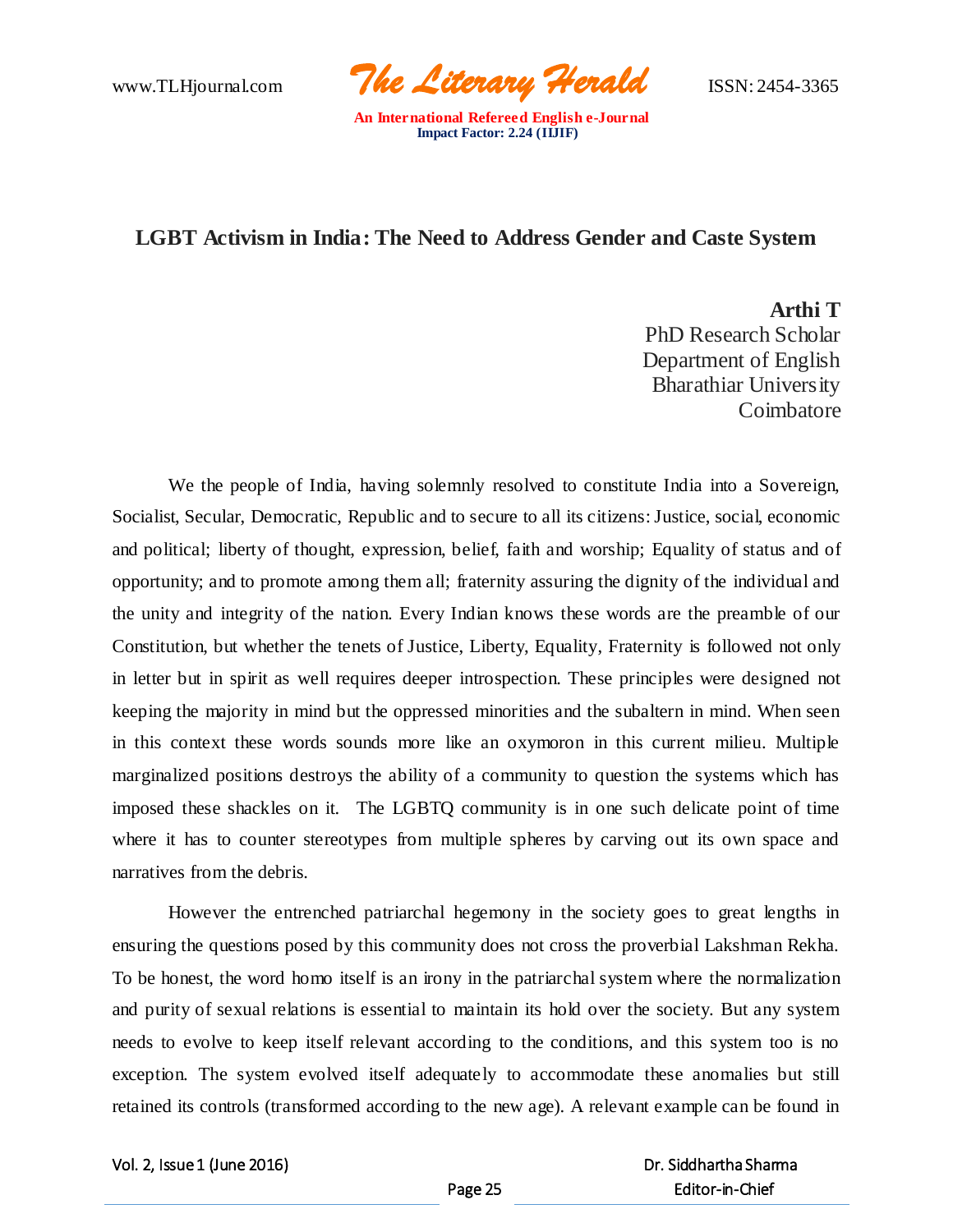www.TLHjournal.com *The Literary Herald*ISSN: 2454-3365

the Honorable SC's ruling on gay sex. Besides the glaring ambiguities in the way the judgement played with words it questioned the liberal stance which the SC adopts in interpreting the fundamental rights. The question whether rational thought process was applied or patriarchal hegemony dominated the minds when this judgement was given needs to be asked. Why does an institution which is often considered as the vanguard of the quotidian needs to protect a retrograde Victorian law? Such questions cannot be answered without deconstructing the caste system and the narratives of the dominant community.

There is no better definition about caste than B.R Ambedkar's from his seminal work 'Castes in India: Their Mechanism, Genesis and Development':

**"**This sub-division of a society is quite natural. But the unnatural thing about these subdivisions is that they have lost the open-door character of the class system and have become selfenclosed units called castes. The question is: were they compelled to close their doors and become endogamous, or did they close them of their own accord? I submit that there is a double line of answer: Some closed the door: Others found it closed against them. The one is a psychological interpretation and the other is mechanistic, but they are complementary and both are necessary to explain the phenomena of caste-formation in its entirety".

The Dominant caste(s) that closes the door always closes on its own accord to maintain its purity and difference from the rest while the other castes under them are compelled to imitate them cascading this process to the very bottom to maintain thee graded inequality in the society. All the customs and traditions are derived from the Dominant caste and modified according to each caste's own nature.

Normalization of heterosexuality is very vital to maintain this caste hierarchy or the process of patriarchal hegemony of top to bottom relationship. Patriarchy needs compulsory heterosexuality to survive .Purity of identities through caste, community, social formations, controlling the sexual relationships of (Upper caste) women and men (to maintain their lineage) are essential to maintain this system. Examples of fathers forcing men to further their family's lineage to further their dominance can be brought under the purity of the construct. While there are also cases nowadays where the dominant caste mother is accepting her son's homosexuality

Vol. 2, Issue 1 (June 2016)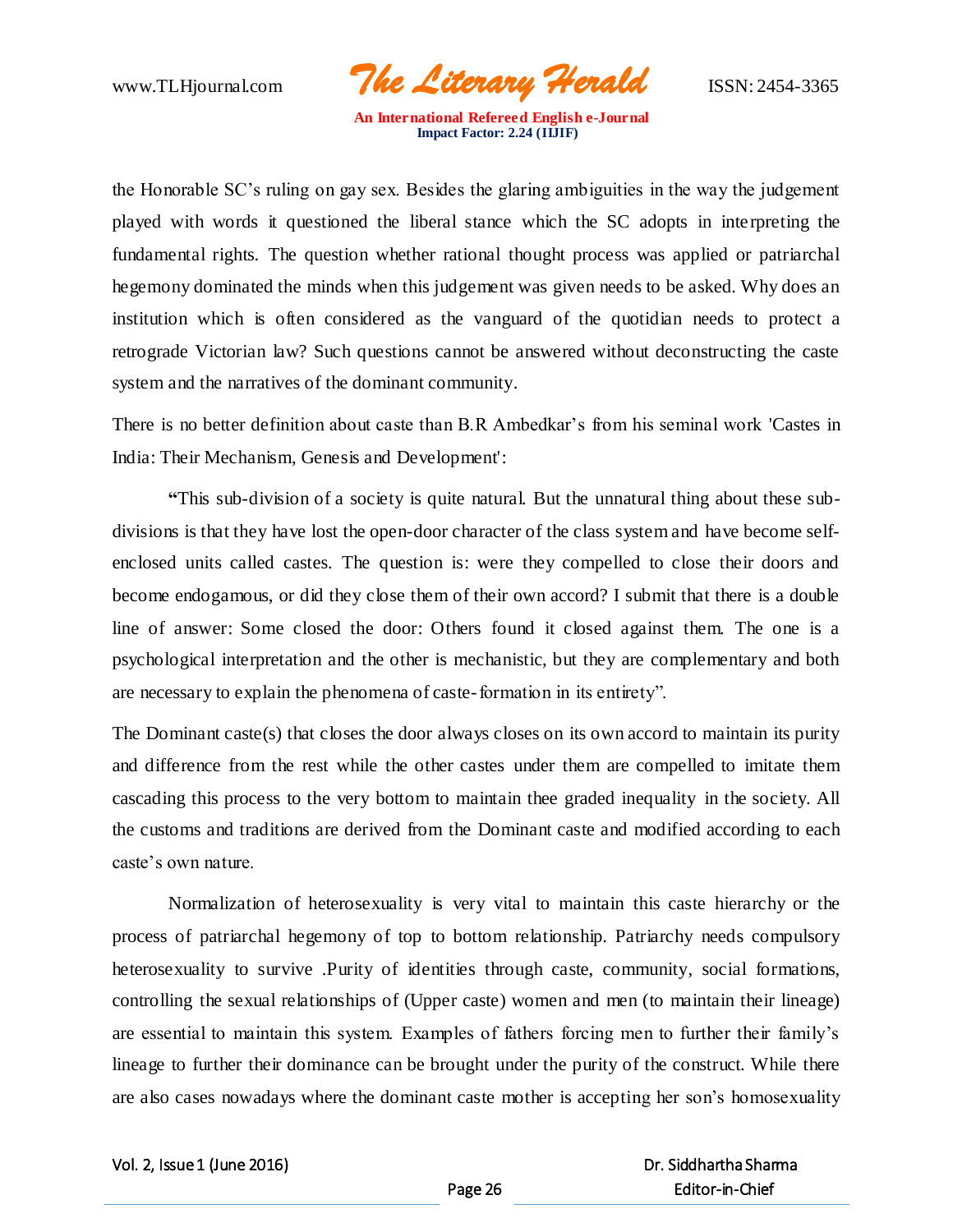www.TLHjournal.com *The Literary Herald*ISSN: 2454-3365

by boldly advertising a groom for her son but still needs a groom from the same caste. This is something different although she very well knows they cannot further her caste through a progeny why does she insist she needs someone from same caste? Will she insist them to adopt a baby from the same caste? If at all they are adopting a child. This once again signifies the need to maintain the purity of her caste but in a more subtle form than the first example.

The above quoted examples will be exercised in any functional caste system by all castes according to their differential powers in the caste ladder. Sexuality and gender are not external to the socio political economic relations defined by castes in India. Institutions which are grown in this landscape are every bit as patriarchal and hegemonic as the men and women who man and woman these institutions. When castes play a dominant role in determining every aspect of this society it is unwise to fight for superficial sexual and gender rights. Because all these rights are inside the caste and caste is the one overarching component in all these issues. As it was told "There is no such thing as single issue struggle here".

Another way in which patriarchal fundamentalism exercise its control over the society is by controlling women's sexuality preferences and how the system views with a myopic eye on the sexual needs of a man and a woman. Controlling the sexuality of a woman is essential in a patriarchal system to establish its control over the resources of a society. Woman (Upper caste) itself is viewed by the Dominant caste as a resource to further their progeny and lineage and some women (of lower caste) to fulfill their sexual pleasures and desires. While the fidelity of a woman is worshipped the infidelity of a man is celebrated as the right of a man. If this is very visible in a heterosexual relation it is very visible in a homosexual relationship proving male chauvinism is immune to sexual orientation. The social space available to a Gay man and a Lesbian woman are two different universes. A Gay man can get away making sexist statements against Lesbians, while the same cannot be said vice versa. Bi sexual men can fulfill the sexual needs of both their partners, while a woman with an alternate sexual orientation is forced to marry, let alone allowed to fulfill her natural sexual needs.

Many straight woman suffer because of their marriage to a gay man while a straight man can still have a child in spite of marrying a woman with an alternate sexual preference. Women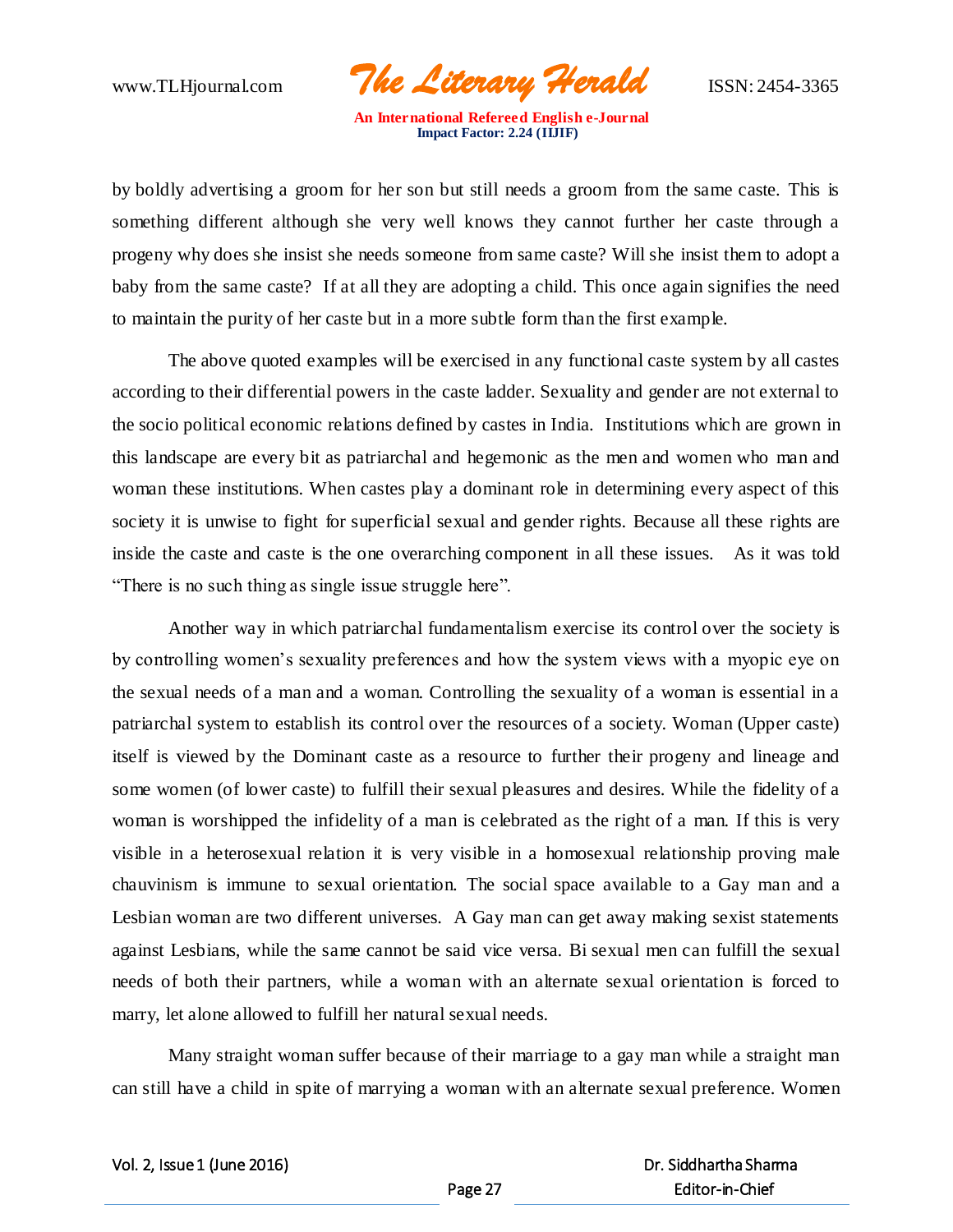www.TLHjournal.com *The Literary Herald*ISSN: 2454-3365

of all sexual orientations are specified to fulfil their reproduction role by the system with or without their consent. Most support groups do not take a definite stand in the rights of Straight women marrying Gay men let alone lesbian women rights. These attitudes are less in only those groups which takes a conscious effort to reduce them, but this itself signifies they are the natural response of any man. This mentality of viewing the rights of Lesbians and Gays through different scales is proof to the subtle patriarchal hegemony prevalent in the society. This selective amnesia about the difference between these two groups are prevalent in all spheres of the society and when caste is also added this becomes more virulent. When two lesbian Adivasi women committed suicide law enforcement authorities and the media reported them as suicide rather than doing objective reporting and solid police work. However if the same incident had happened in a metro city and if the deceased were two men of upper caste it might have been different, but even here suppose if the two were women their relationship would have been definitely obscenely exploited.. It is essential for all the support groups to do a self-reflection of how they myopically view their fellow community members.

There is no difference between the inhumanities committed against the homosexual and heterosexual women. It is essential to at least try to understand the problems faced by each other. Finding a common ground between these two groups will empower them to make the Straight, Gay men unlearn the patriarchal attitudes which they had learnt over the centuries. This is just one example to understand the benefits reaped if we find a common ground among the diverse priorities.

If the LGBQT communities can find a common ground with the priorities of the various subaltern oppressed groups and can integrate it in their wide agenda they can go beyond the short term victories. Annihilation of the caste is the only common thread which can bring these diverse groups to a common platform and that is the only solution for long term empowerment and moving towards a more equitable and just society as envisioned and enshrined in the preamble of our constitution .

As Karl Marx said: